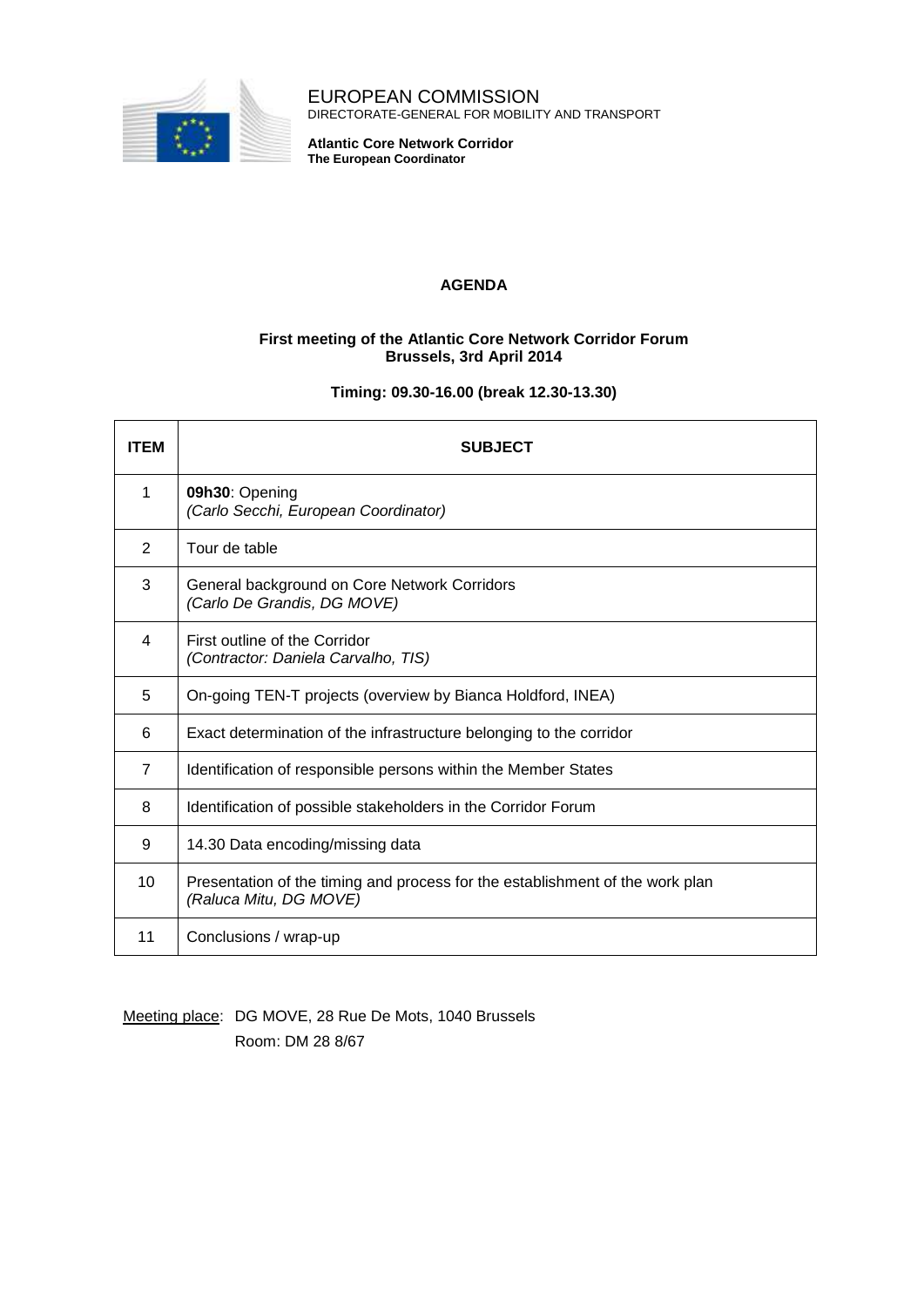|                | <b>Objectives of the meeting:</b>                                                                                                                                                                                                                                                                                                                                                                                                                                                                                                             |
|----------------|-----------------------------------------------------------------------------------------------------------------------------------------------------------------------------------------------------------------------------------------------------------------------------------------------------------------------------------------------------------------------------------------------------------------------------------------------------------------------------------------------------------------------------------------------|
|                | - Define a common understanding on the Corridor (based on the first report by<br>consultants)                                                                                                                                                                                                                                                                                                                                                                                                                                                 |
|                | - Set the agenda for 2014                                                                                                                                                                                                                                                                                                                                                                                                                                                                                                                     |
|                | - Identify the stakeholders (Infrastructure Managers)                                                                                                                                                                                                                                                                                                                                                                                                                                                                                         |
| 1              | 09h30 - 09.45: Opening<br>(Carlo Secchi, European Coordinator)                                                                                                                                                                                                                                                                                                                                                                                                                                                                                |
|                | - Welcome to Member States                                                                                                                                                                                                                                                                                                                                                                                                                                                                                                                    |
|                | - EC Team presentation (DG MOVE, INEA, EIB as observer; MOVE.B4 in the afternoon,<br>REGIO apoliogize for urgent mission)                                                                                                                                                                                                                                                                                                                                                                                                                     |
|                | - General outline of the Corridor (Maritime dimension & Ports, Multimodality,<br>Interoperability (gauge & ERTMS), Cross-border bottlenecks and missing links)                                                                                                                                                                                                                                                                                                                                                                                |
|                | - Corridor Added Value (Transatlantic connections and Free Trade, Panama doubling,<br>approaching Iberian Peninsula and EU Centre)                                                                                                                                                                                                                                                                                                                                                                                                            |
| $\overline{2}$ | Tour de table (starting from DE) aimed at:                                                                                                                                                                                                                                                                                                                                                                                                                                                                                                    |
|                | Introducing each MS representative (they can have formal presentations/contributions –<br>no time constraints)<br>Points of reflection:<br>What are your expectations from the new EU level coordination approach across<br>><br>modes and countries (expected "added value")?<br>What are your expectations for the Atlantic Corridor?<br>><br>Where do you see the biggest challenges in your country (opportunities, risks, key<br>><br>actors)?<br>What is your point of view with regard to an integrated transport infrastructure?<br>> |
| 3              | General background on Core Network Corridors (10')<br>(Carlo De Grandis, DG MOVE)                                                                                                                                                                                                                                                                                                                                                                                                                                                             |
|                | Core Network Corridors as tools for TEN-T Implementation<br>The three key focuses of CNC: Intermodality, Interoperability, Cross-border<br>EU holistic support: coordination, integrated governance (MOVE, REGIO, INEA,<br>EIB, MS) and support (TA, PSA); reference for Financial support; stakeholders<br>and market actors involvement<br><b>Transport Policy Drivers</b><br>TEN-T Development, objectives, monitoring and measuring                                                                                                       |
| 4              | First outline of the Corridor (25')<br>(Contractor: Daniela Carvalho, TIS) - ppt presentation                                                                                                                                                                                                                                                                                                                                                                                                                                                 |
|                | presentation of the methodology applied for the analysis<br>first outline and analysis of the corridor based on studies and projects that were conducted<br>in the Corridor area and based on the consultants' expertise<br>presentation / identification of critical issues: what are the "hot stops" and main bottlenecks<br>of the corridor? Where should the coordinator primarily intervene? (see chapter "issues and<br>problems" of the summary note):<br>missing links and bottlenecks,<br>><br>interoperability,<br>>                |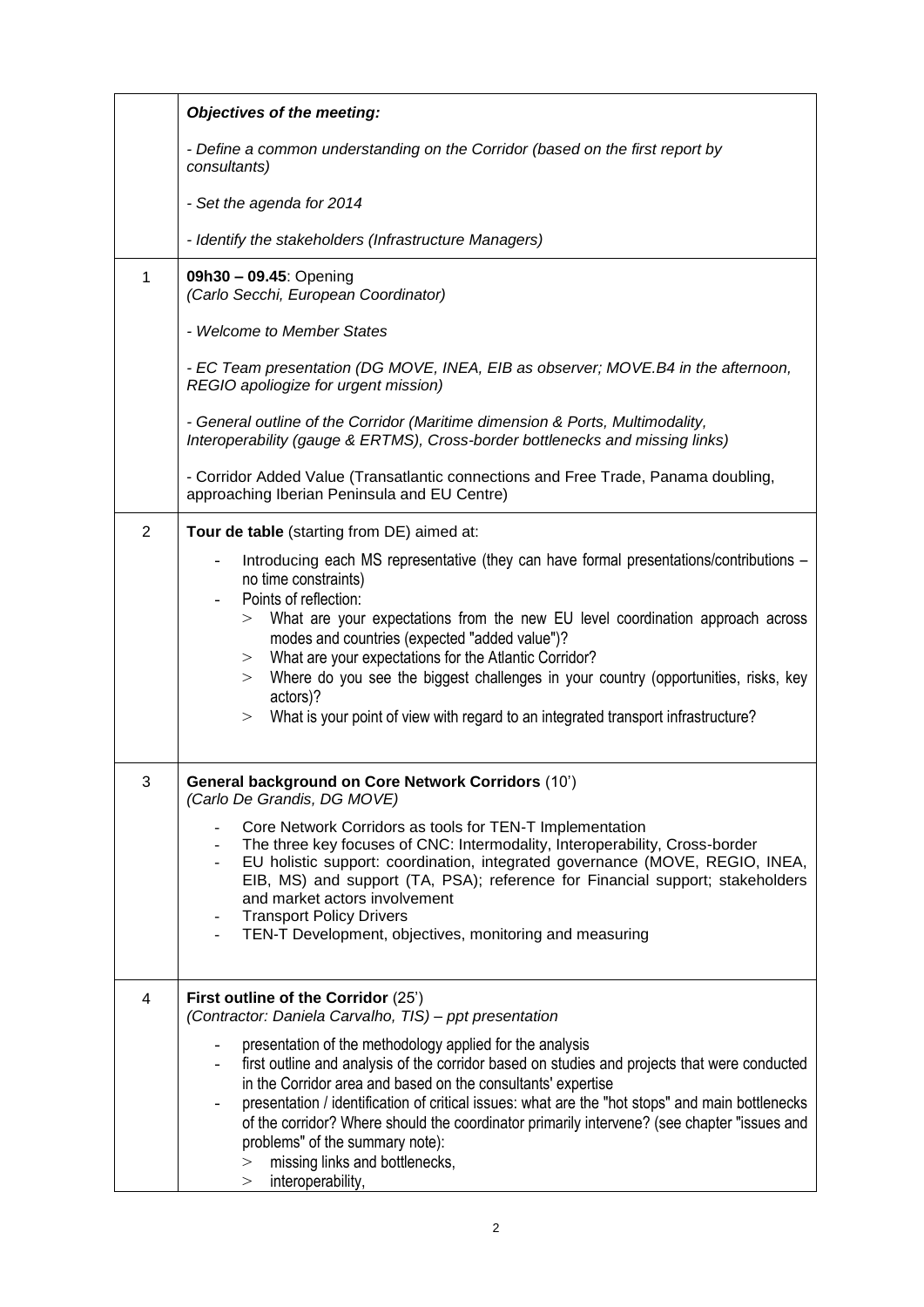|                | intermodality and interconnections,<br>><br>operational and administrative barriers<br>>                                                                                                                                                                                                                                                    |
|----------------|---------------------------------------------------------------------------------------------------------------------------------------------------------------------------------------------------------------------------------------------------------------------------------------------------------------------------------------------|
|                | Open discussion on points 3 and 4 (20'/30', not constrained):                                                                                                                                                                                                                                                                               |
|                | a) on questions with regard to both presentations                                                                                                                                                                                                                                                                                           |
|                | b) on general issues and problems with regard to corridor (is Alignment OK?, Critical Items<br>and Open Issues)                                                                                                                                                                                                                             |
| 5              | On-going TEN-T projects (overview by Bianca Holdford, INEA)                                                                                                                                                                                                                                                                                 |
|                | the EU is already supporting in this period two key cross-border connections (Vitoria-Dax,<br>Evora-Mérida) and one of their access routes (Y Basque) – progress is fast (or ought to<br>speed up soon in PT Evora-Mérida)                                                                                                                  |
| 6              | Exact determination of the infrastructure belonging to the corridor                                                                                                                                                                                                                                                                         |
|                | Based on the Consultants' document (distributed to MSs) and Annex I to TEN-T Regulation<br>- are there outstanding issues?                                                                                                                                                                                                                  |
|                | To know: Annex I to Regulation 1315/2013 defines the core network as basis for the<br>alignment of each corridor. No change is possible on this during 2014. However, there are<br>still some open issues which need to be clarified, in particular:<br>last mile connections to ports or airports can be raised and discussed with MS<br>> |
|                | precise alignment between two nodes mentioned in corridor alignment can be<br>>                                                                                                                                                                                                                                                             |
|                | discussed<br>No new sections or nodes can be added to a corridor in the official description and<br>><br>alignment as laid down by Regulation 1316. However, if sections that are not included<br>at this moment are important for the analysis of a corridor they can be taken into<br>account for this analysis                           |
| $\overline{7}$ | Identification of responsible persons within the Member States                                                                                                                                                                                                                                                                              |
|                | Possible questions for animating the discussion:<br>Which other ministries and/or departments do you wish to involve in the corridor activities<br>(e.g. in upcoming for one or more working groups)?                                                                                                                                       |
|                | Which working groups should be created in your point of view (e.g. on ports)?                                                                                                                                                                                                                                                               |
|                | How do you envisage your participation in several corridors? (opportunities to benefit from<br>Programme Support Actions of the First Multiannual Work Plan for CEF:                                                                                                                                                                        |
|                | Bulgaria; Croatia; Cyprus; Denmark;<br>Maximum grant per Men<br>Member<br><b>States</b><br>Estonia ; Finland ; Greece ; Ireland ;<br><b>EUR 308,000</b><br>participating in one<br>or two corridors<br>Latvia ; Lithuania ; Luxembourg ; Malta ;<br>Poland; Portugal; Romania; Slovenia;<br>Spain ; Sweden ; United Kingdom                 |
|                | Member<br><b>Germany</b> ; France<br>Maximum grant per Member<br><b>States</b><br>participating in five<br>924,000<br>or more corridors                                                                                                                                                                                                     |
|                | Plus support for Infrastructure Managers (PT as cohesion country)                                                                                                                                                                                                                                                                           |
| 8              | Identification of possible stakeholders in the Corridor Forum                                                                                                                                                                                                                                                                               |
|                | Objective: identification and approval of stakeholders to be invited for the 2nd corridor                                                                                                                                                                                                                                                   |